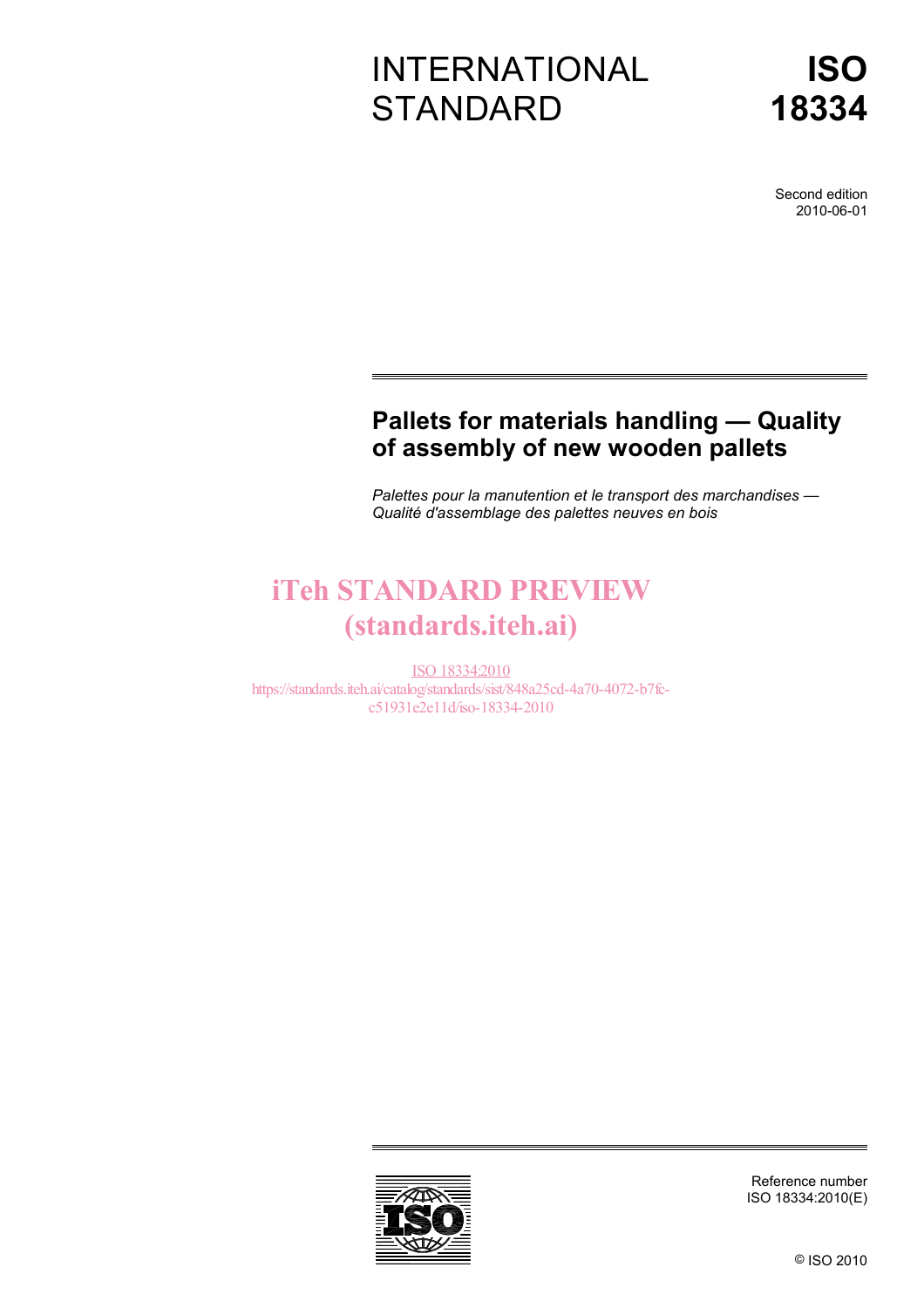#### **PDF disclaimer**

This PDF file may contain embedded typefaces. In accordance with Adobe's licensing policy, this file may be printed or viewed but shall not be edited unless the typefaces which are embedded are licensed to and installed on the computer performing the editing. In downloading this file, parties accept therein the responsibility of not infringing Adobe's licensing policy. The ISO Central Secretariat accepts no liability in this area.

Adobe is a trademark of Adobe Systems Incorporated.

Details of the software products used to create this PDF file can be found in the General Info relative to the file; the PDF-creation parameters were optimized for printing. Every care has been taken to ensure that the file is suitable for use by ISO member bodies. In the unlikely event that a problem relating to it is found, please inform the Central Secretariat at the address given below.

### iTeh STANDARD PREVIEW (standards.iteh.ai)

ISO 18334:2010 https://standards.iteh.ai/catalog/standards/sist/848a25cd-4a70-4072-b7fcc51931e2e11d/iso-18334-2010



#### **COPYRIGHT PROTECTED DOCUMENT**

#### © ISO 2010

All rights reserved. Unless otherwise specified, no part of this publication may be reproduced or utilized in any form or by any means, electronic or mechanical, including photocopying and microfilm, without permission in writing from either ISO at the address below or ISO's member body in the country of the requester.

ISO copyright office Case postale 56 • CH-1211 Geneva 20 Tel. + 41 22 749 01 11 Fax + 41 22 749 09 47 E-mail copyright@iso.org Web www.iso.org

Published in Switzerland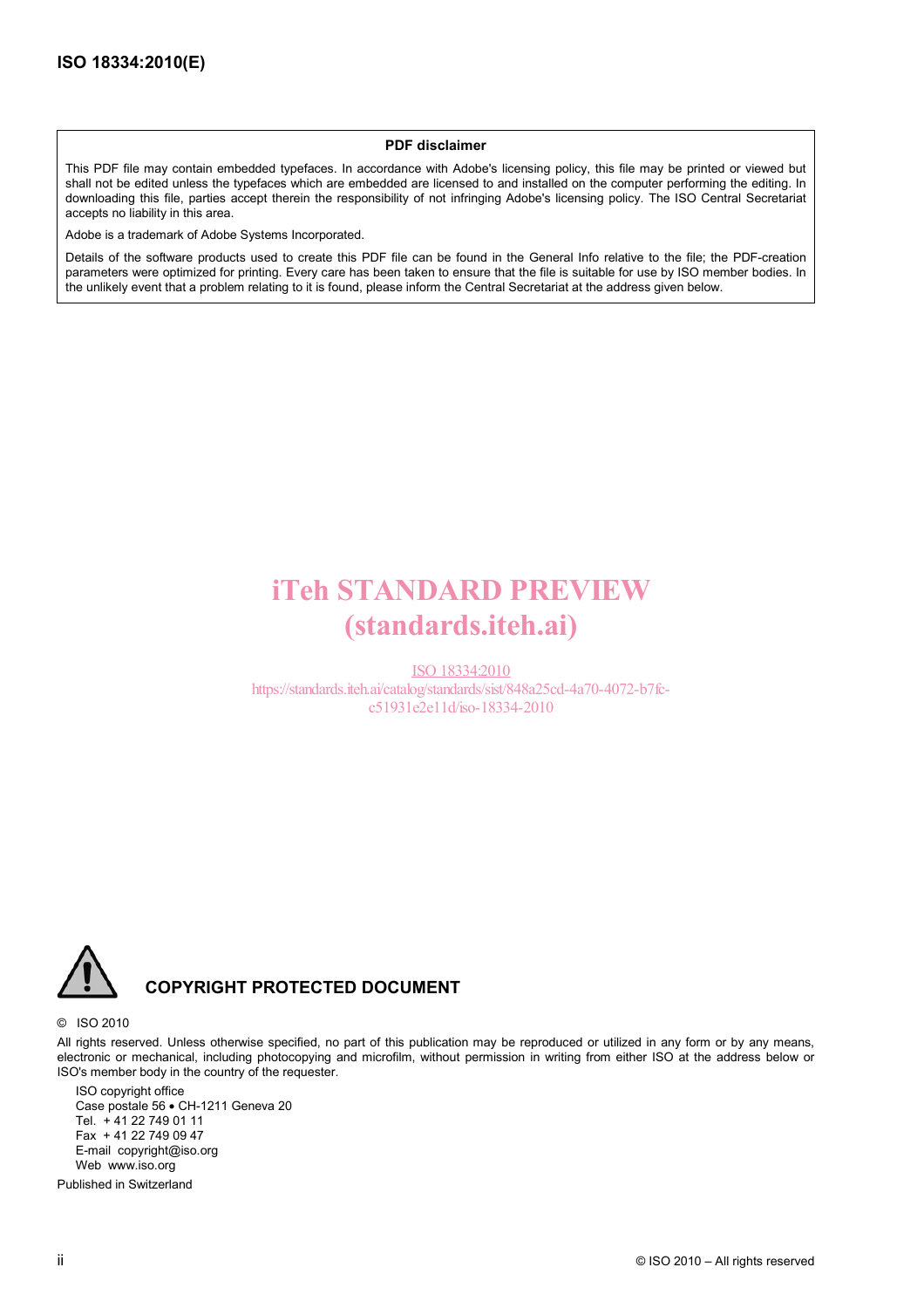### **Contents**

### Page

# **iTeh STANDARD PREVIEW** (standards.iteh.ai)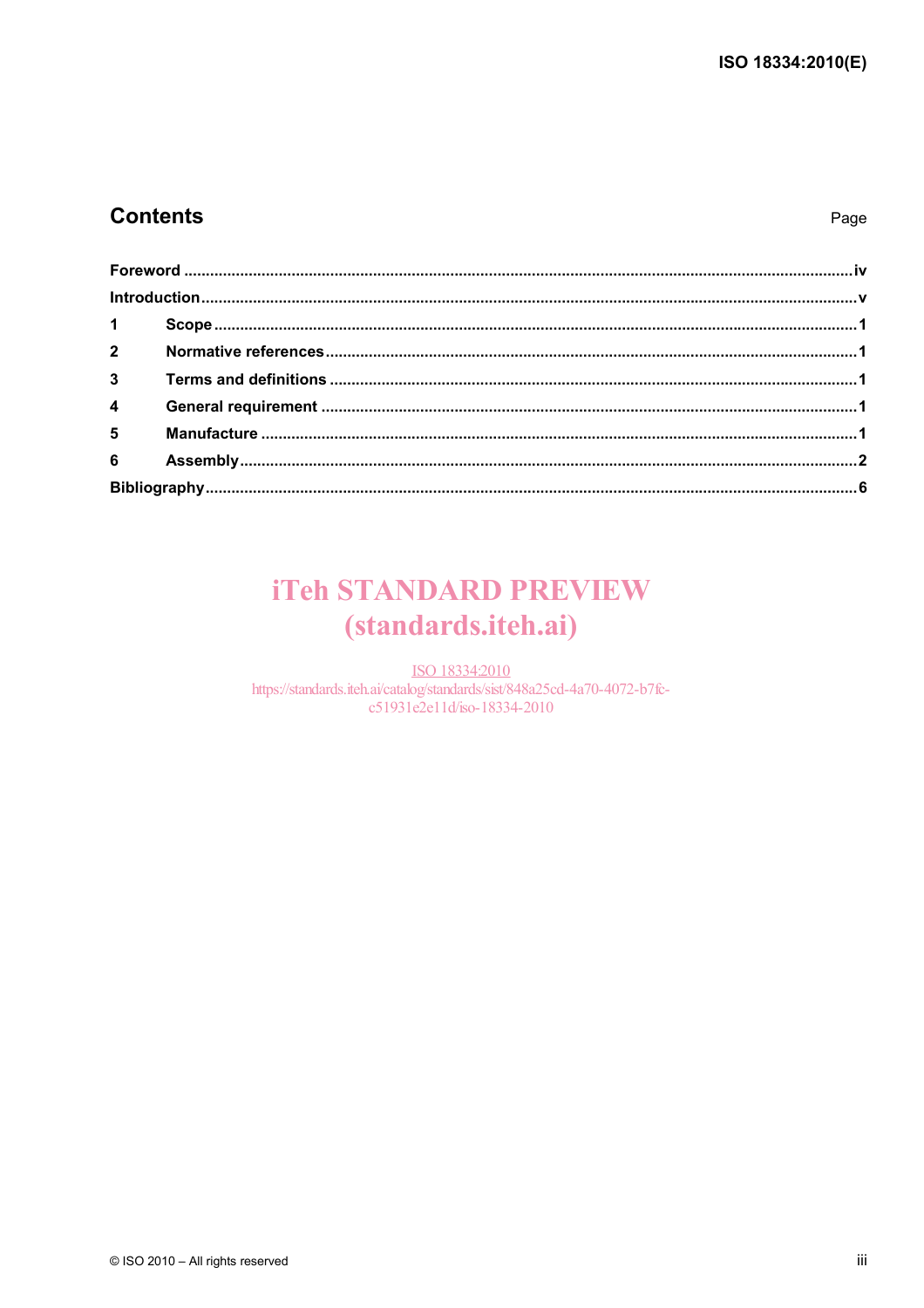### **Foreword**

ISO (the International Organization for Standardization) is a worldwide federation of national standards bodies (ISO member bodies). The work of preparing International Standards is normally carried out through ISO technical committees. Each member body interested in a subject for which a technical committee has been established has the right to be represented on that committee. International organizations, governmental and non-governmental, in liaison with ISO, also take part in the work. ISO collaborates closely with the International Electrotechnical Commission (IEC) on all matters of electrotechnical standardization.

International Standards are drafted in accordance with the rules given in the ISO/IEC Directives, Part 2.

The main task of technical committees is to prepare International Standards. Draft International Standards adopted by the technical committees are circulated to the member bodies for voting. Publication as an International Standard requires approval by at least 75 % of the member bodies casting a vote.

Attention is drawn to the possibility that some of the elements of this document may be the subject of patent rights. ISO shall not be held responsible for identifying any or all such patent rights.

ISO 18334 was prepared by Technical Committee ISO/TC 51, *Pallets for unit load method of materials handling*.

This second edition cancels and replaces the first edition (ISO 18334:2003), which has been technically revised to include reference to ISPM 15 and other national or international phytosanitation regulations and, in<br>6.1.1. to make the tolerances less restrictive for manual unit-load materials-handling systems. 6.1.1, to make the tolerances less restrictive for manual unit-load materials-handling systems.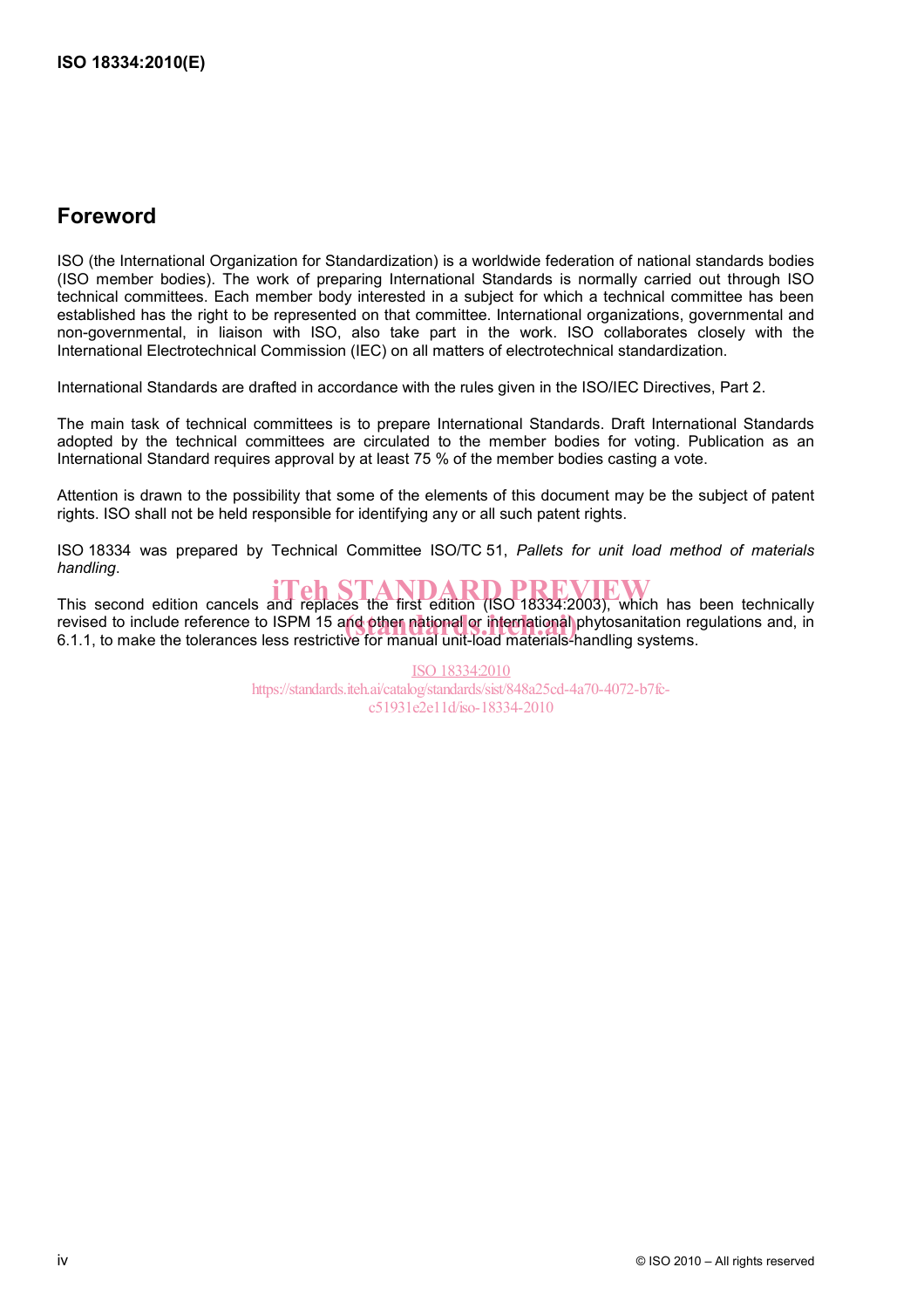#### **Introduction**

Efficient international transportation of products depends on both pallet strength and functionality, or fit, to the materials-handling systems. Existing International Standards address issues of strength and some issues regarding functionality of pallets. However, major issues related to minimum material quality and manufacturing and repair workmanship are not addressed in current International Standards. These factors can significantly impact the efficiency of international unit-load materials-handling practices.

The purpose of this International Standard is to establish internationally recognized minimum acceptable quality levels for the assembly of new wood pallets. This includes recommended criteria for pallet component placement accuracy, fastening schedules and fastener placement accuracy.

There are three other related International Standards:

- $-$  ISO 15629, *Pallets for materials handling Quality of fasteners for assembly of new and repair of used, flat, wooden pallets*
- ⎯ ISO 18333, *Pallets for materials handling Quality of new wooden components for flat pallets*
- ⎯ ISO 18613, *Repair of wooden flat pallets* iTeh STANDARD PREVIEW (standards.iteh.ai)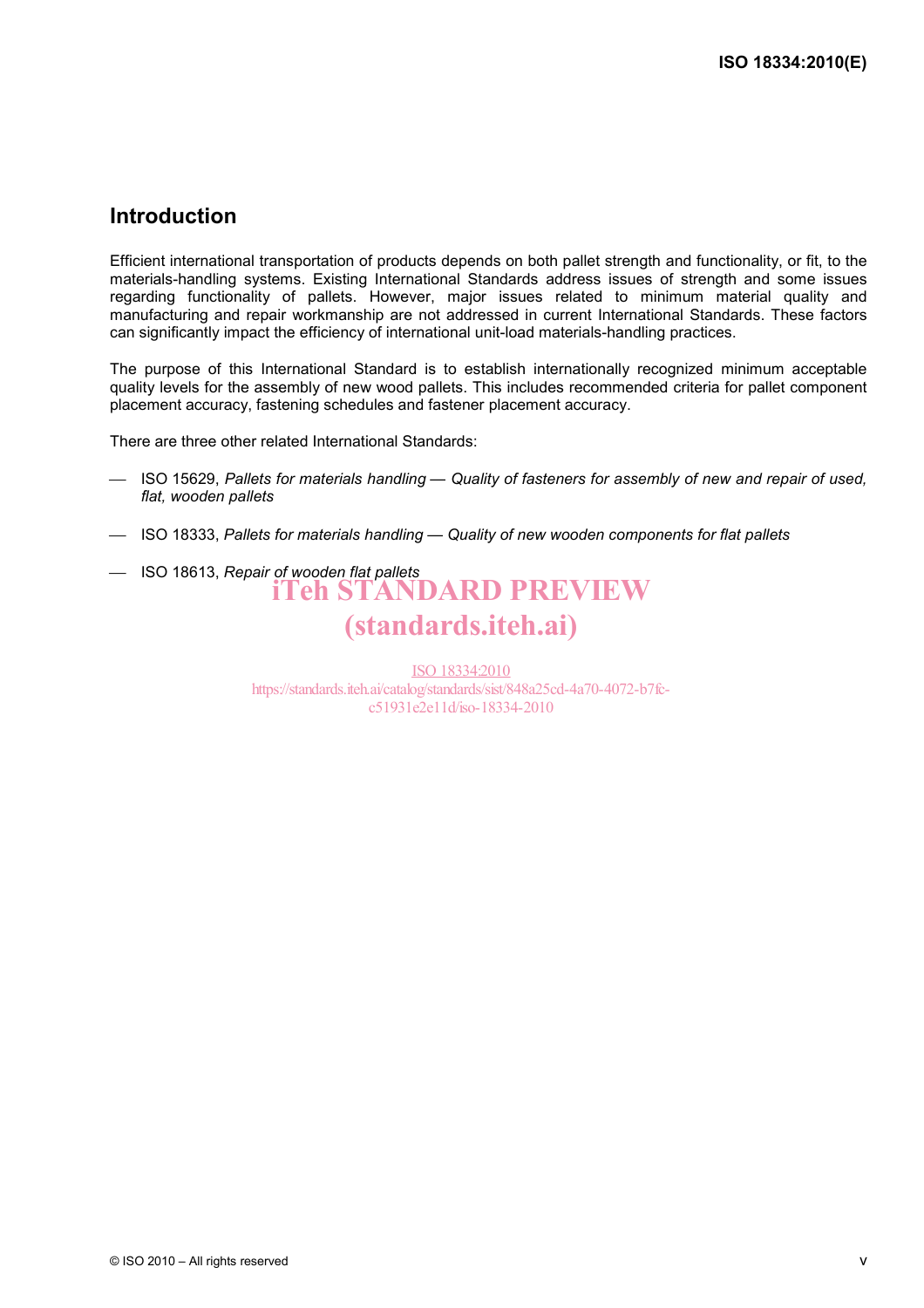# iTeh STANDARD PREVIEW (standards.iteh.ai)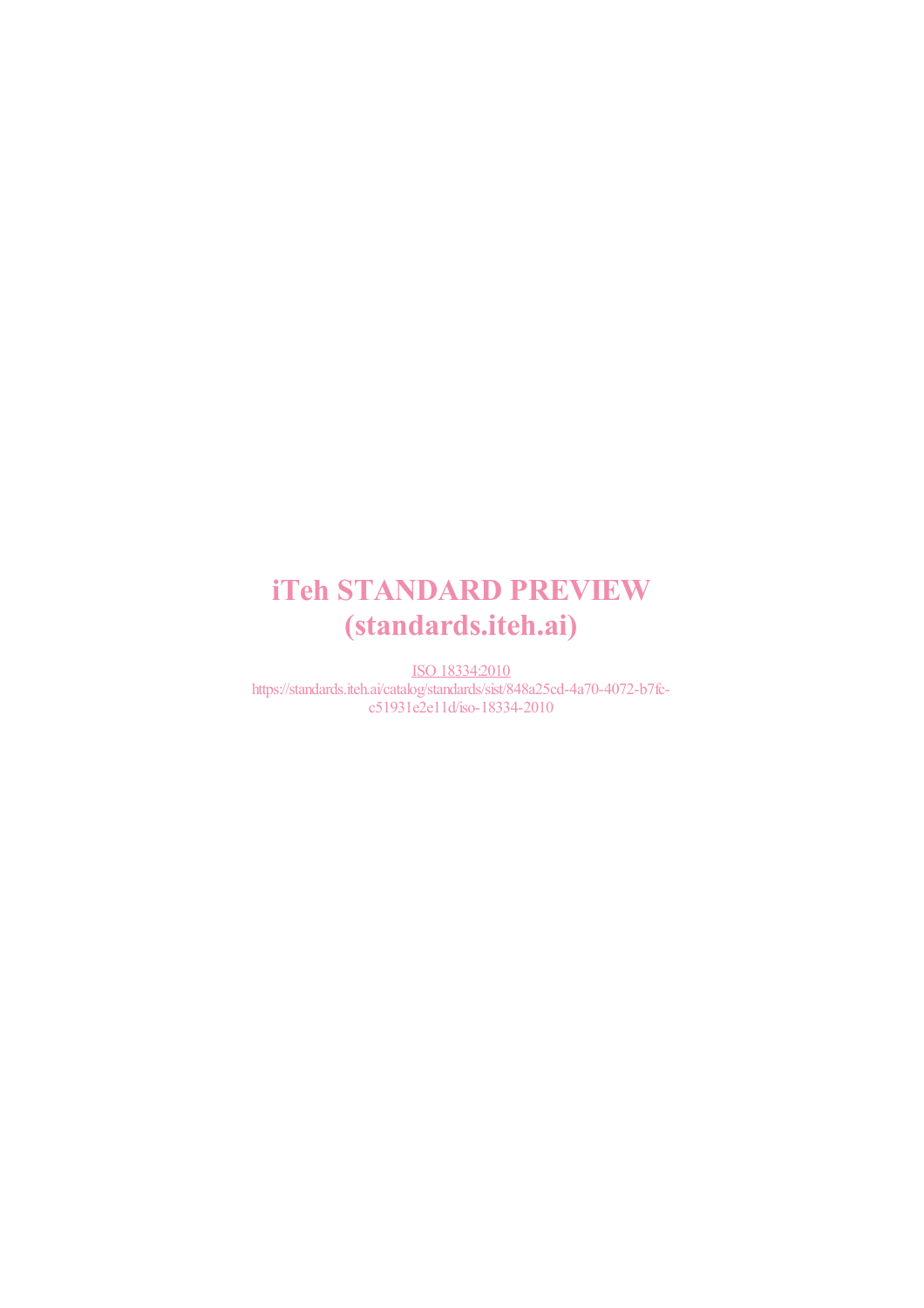### **Pallets for materials handling — Quality of assembly of new wooden pallets**

#### **1 Scope**

This International Standard gives guidance on the minimum quality criteria concerning the assembly of new wooden pallets. This includes component placement accuracy, fastening schedules and fastener placement, the clinching of fasteners, and guidelines for the placement of components, the characteristics of which impact pallet performance.

NOTE Attention is drawn to the document ISPM 15 and other relevant national and international phytosanitation regulations.

This International Standard does not address safety problems, if any, associated with pallet assembly.

# 2 Normative references STANDARD PREVIEW

The following referenced documents are indispensable for the application of this document. For dated The following referenced documents are indispensable for the application of this document. For dated<br>references, only the edition cited applies. For undated references, the latest edition of the referenced document (including any amendments) applies. ISO 18334:2010

ISO 445, *Pallets for materials handling i<del>leat</del> Mogabularys/sist/848a25cd-4a70-4072-b7fc-*

c51931e2e11d/iso-18334-2010

ISO 18333, *Pallets for materials handling — Quality of new wooden components for flat pallets*

EN 844-3, *Round and sawn timber — Terminology — Part 3: General terms relating to sawn timber*

EN 844-9, *Round and sawn timber — Terminology — Part 9: Terms relating to features of sawn timber*

EN 844-12, *Round and sawn timber — Terminology — Part 12: Additional terms and general index*

#### **3 Terms and definitions**

For the purposes of this International Standard, the terms and definitions given in ISO 445, ISO 18333, EN 844-3, EN 844-9 and EN 844-12 apply.

#### **4 General requirement**

The provisions in Clauses 5 and 6 regarding the quality of materials and construction shall be taken into consideration in the design of pallets.

#### **5 Manufacture**

#### **5.1 Sound or intergrown knots**

Fasteners may be driven through sound knots.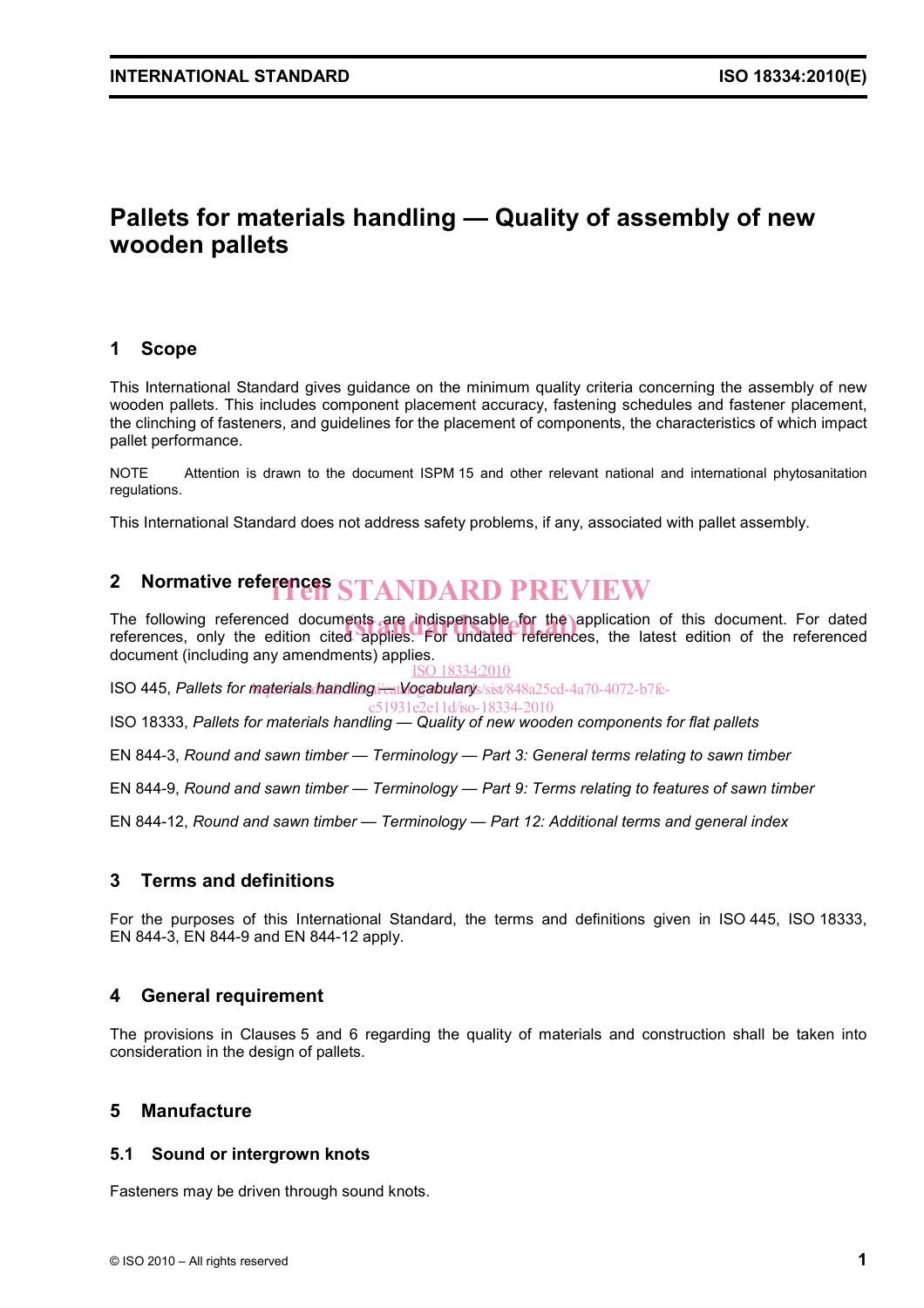#### **5.2 Unsound knots and holes**

Fasteners should be compensated when associated with unsound knots or holes. Unsound knots or holes should neither be present on the outer edge of end boards nor on the exposed ends of stringers or blocks.

#### **5.3 Wane**

Wane may occur on any component within the limits specified in ISO 18333 provided it is not located on the outer edge of lead deckboards or on the exposed sides of stringers or blocks. Wane may appear on the surface or edge of other components. Not more than one-third (33 %) of the components in a pallet should contain wane. Any fastener associated with maximum wane should be compensated by using an additional fastener driven flush.

#### **5.4 Splits and shakes**

A fastener should be placed on both sides of splits and shakes that extend the full thickness of top and bottom end deckboards and butted bottom deckboards in perimeter-based block pallets.

This is not applicable to nail splits.

#### **5.5 Resin pockets**

Resin pockets should not appear on the outside surfaces of pallet decks.

### iTeh STANDARD PREVIEW (standards.iteh.ai)

#### **6 Assembly**

#### **6.1 Wooden-component placement**  ISO 18334:2010

https://standards.iteh.ai/catalog/standards/sist/848a25cd-4a70-4072-b7fc-<br>NOTE All tolerances allowed under 6.1 are subject to the overall pallet-size criteria given in 6.2.

**6.1.1** For use in automatic materials-handling systems, all lead deckboards should be within  $_{-6}^{+3}$  mm of their specified location. For manual unit-load materials-handling systems, lead deckboards should be within  $\pm 6$  mm of their specified location.

c51931e2e11d/iso-18334-2010

**6.1.2** Other wooden components should be within  $\pm$  6 mm of their specified location except that bottom boards should not extend into the stringer notch.

**6.1.3** Unless otherwise specified, lead deckboards and ends of deckboards should be flush with the stringer.

Maximum placement deviation should be limited to one-third of the components in any pallet. All similar components should be placed parallel unless otherwise specified.

#### **6.2 Pallet-size deviation**

Pallet-size deviation should be limited as described in ISO 6780.

The pallets should be flat on their top and bottom surfaces with a maximum deviation of 6 mm from the corner-to-corner straight line.

#### **6.3 Squareness**

Squareness should be as described in ISO 6780.